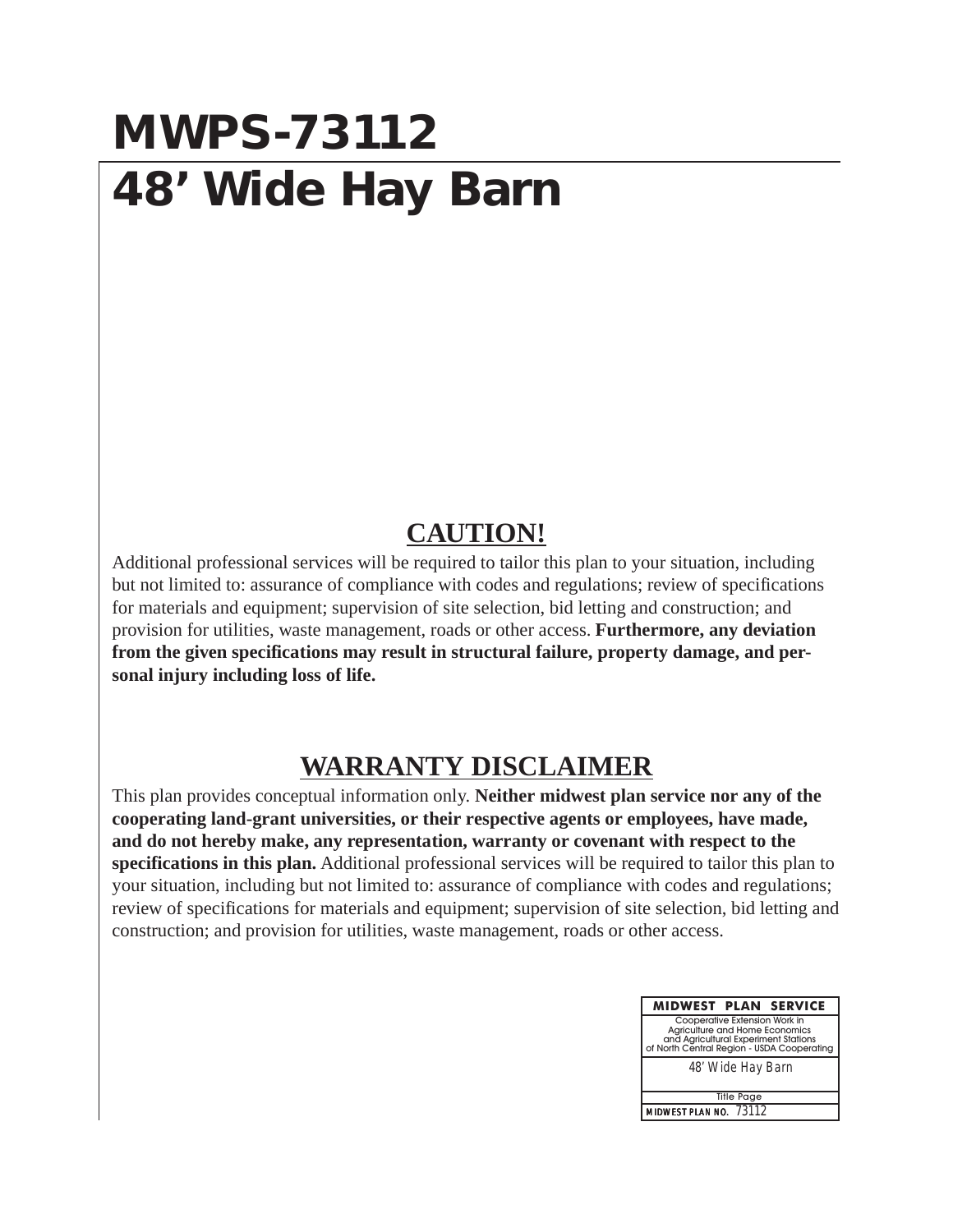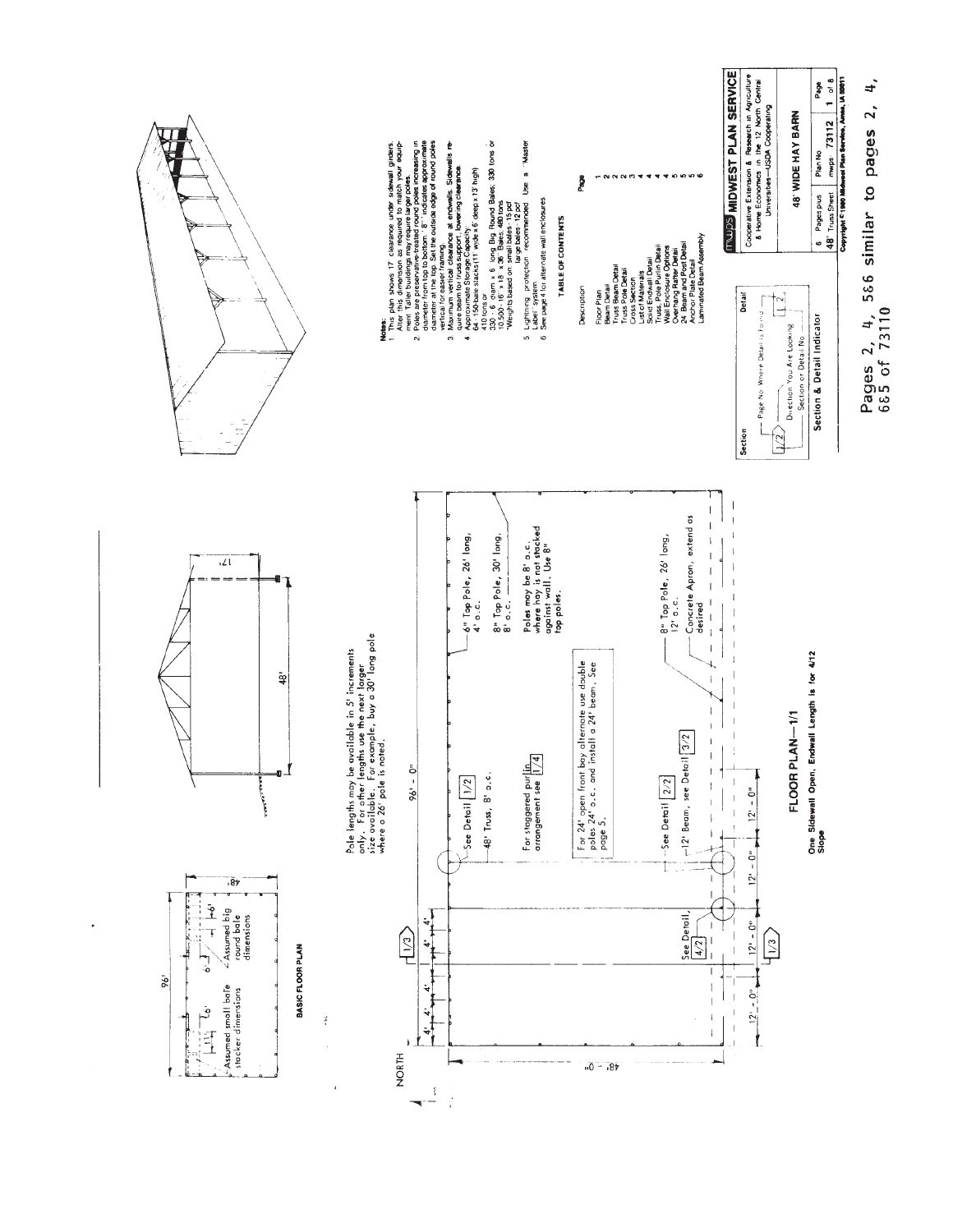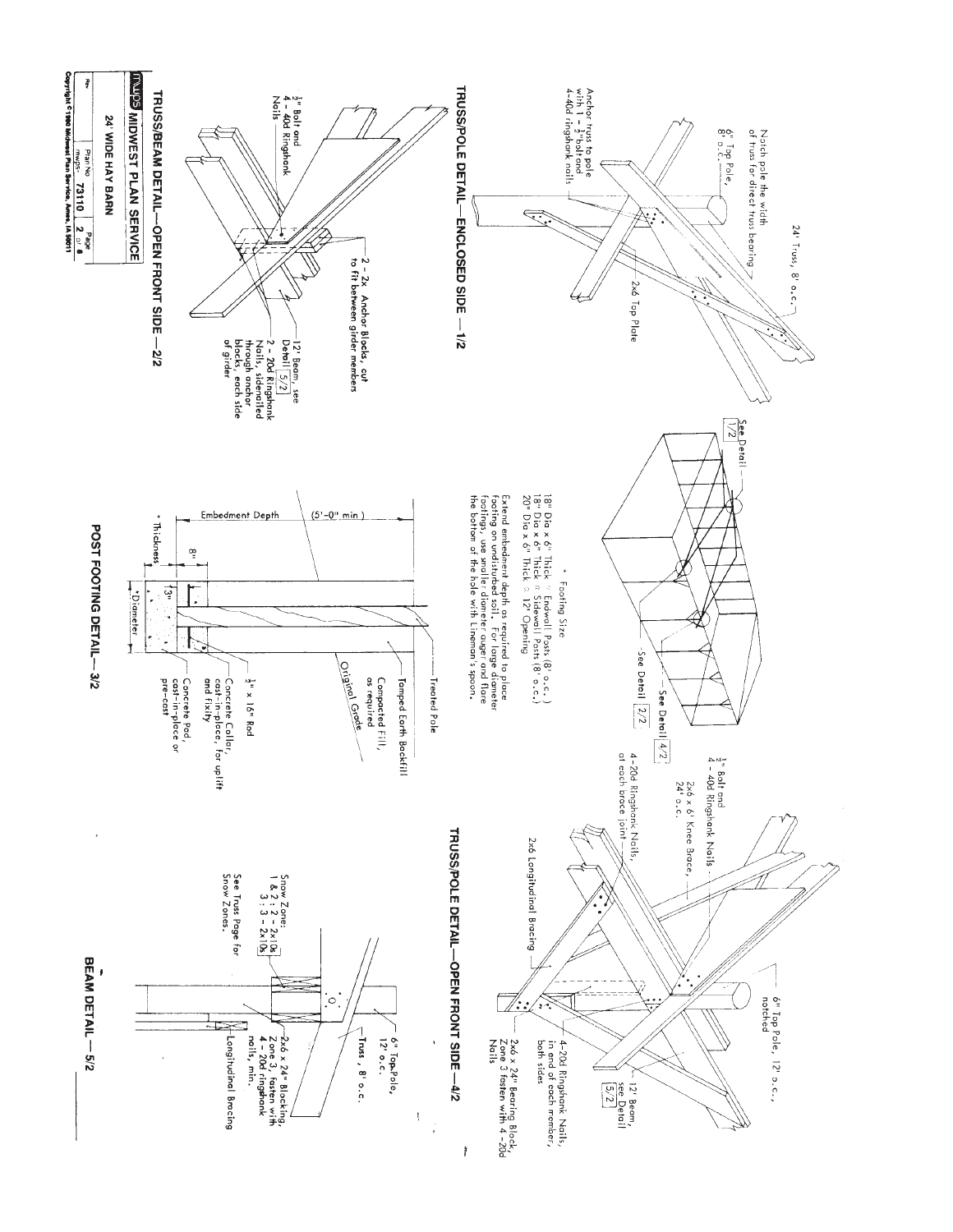

 $\bar{1}$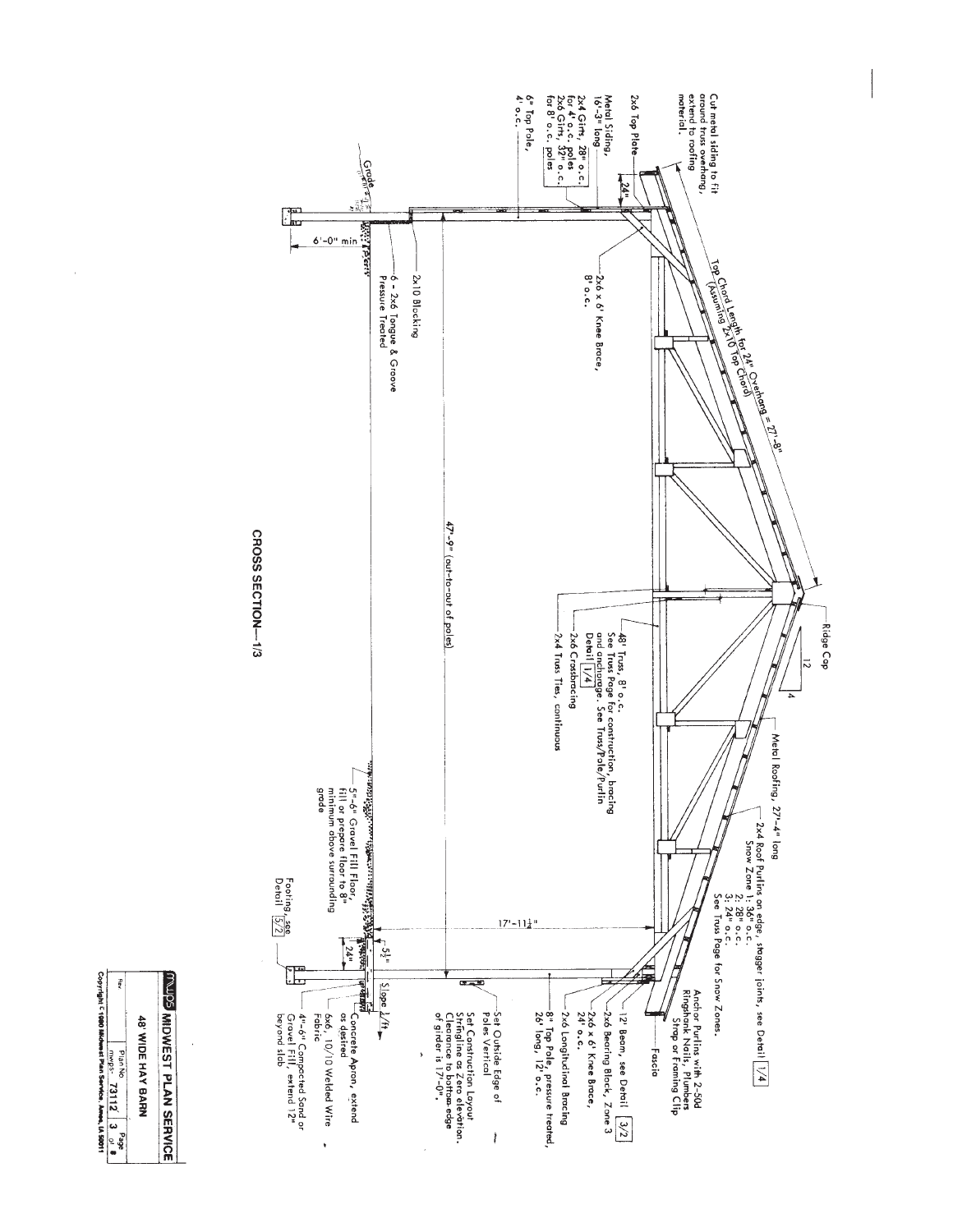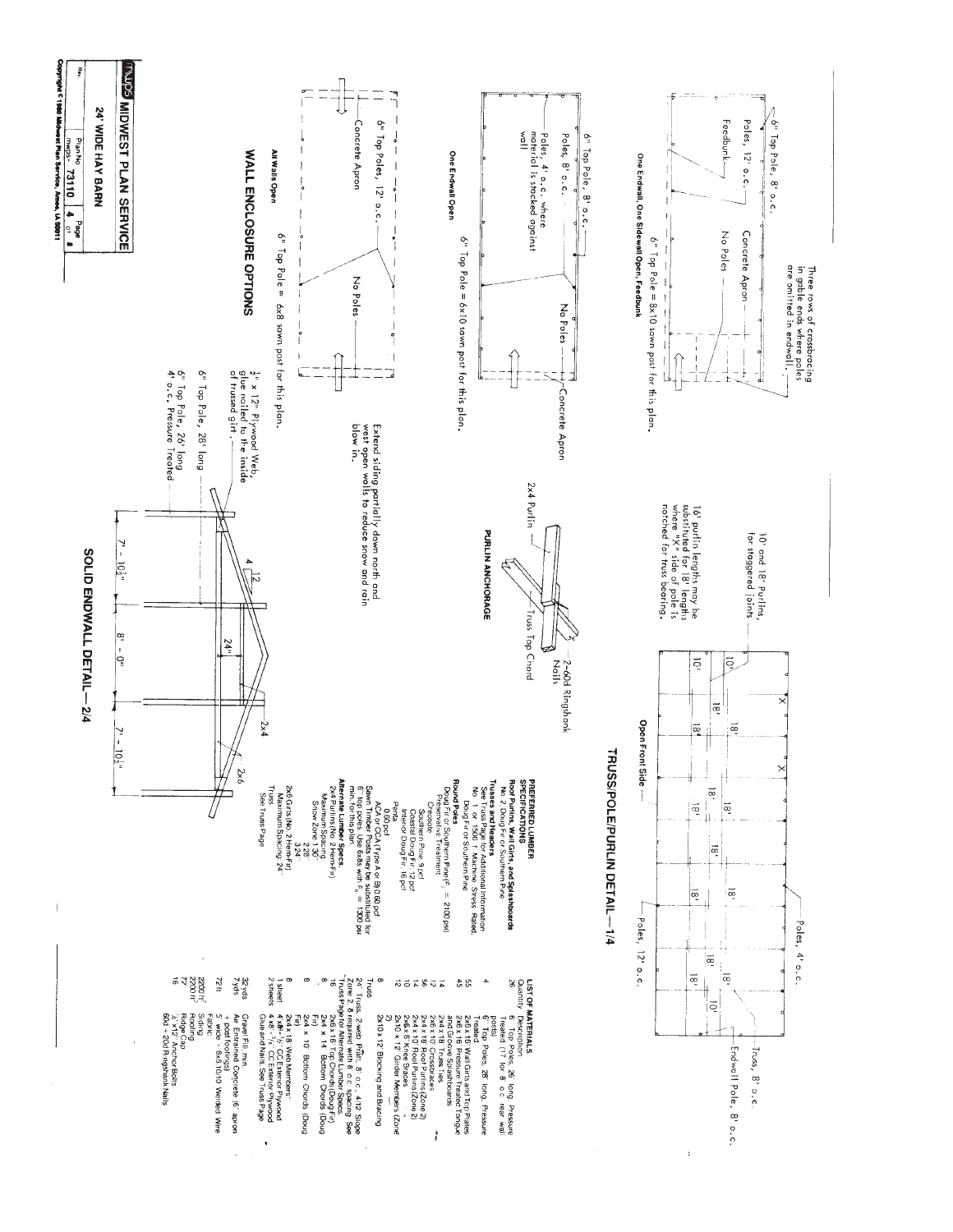| Pyright C1980 Midnest Plan Bervice, Ames, IA 50011 | ţ<br><b>Dian No.</b><br>73110   6 | 24' WIDE HAY BARN | <b>INSIDINEST PLAN SERVICE</b> |
|----------------------------------------------------|-----------------------------------|-------------------|--------------------------------|
|                                                    | <b>Page</b>                       |                   |                                |

J

l,

 $\bar{z}$ 

FLOOR PLAN FOR 24' OPEN FRONT BAYS









![](_page_5_Figure_6.jpeg)

 $\bar{\mathbf{r}}$ 

OVERHANG RAFTER DETAIL-2/6